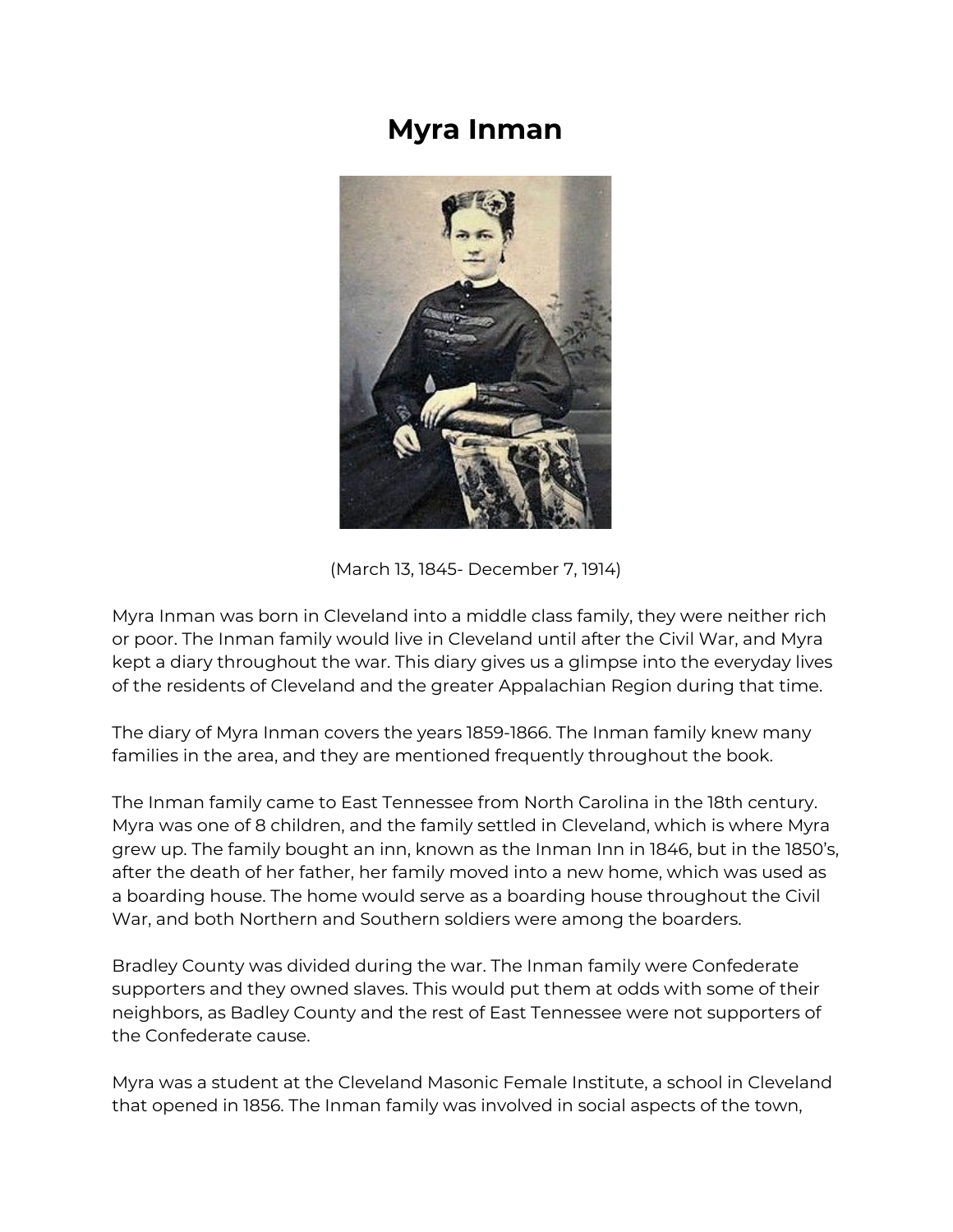and Myra often wrote in her diary about visiting friends in the area, shopping, and attending balls, parties, and teas. Myra also mentions being fond of reading, doing needlework, and weaving. These things would change after the Civil War began, and much of the spare time the family had was focused on making things for the soldiers.

Myra and the Inman family survived the war. In 1876, Myra married John Goody Carter, her sister's widower. The family moved to Chattanooga, and had 3 children. Myra died in 1914 and is buried in Fort Hill Cemetery in Cleveland, Tennessee.

Source: The History of Bradley County By: The History Committee, Bradley County Chapter East Tennessee Historical Society

"During the War Between the States, Cleveland was under control of both Union and Confederate Armies at different times. The city remained under Confederate control until October 1863. After that it changed hands several times as Union forces moved back and forth between Chattanooga and Knoxville.

Myra Inman, a teenage girl in Cleveland during the War Between the States, kept a diary. Her widowed mother operated the Inman House which was a favorite stopping place for travelers including both Confederate and Union soldiers. Miss Inman recorded the events of the first Union occupation as follows: **"***Sunday, October 29th - The Yanks came into town this evening about 3 O'Clock. General Sherman's Company camped all around us tonight, robbing us of our corn, potatoes, and taking all of our chickens… We sit in the house with bowed-downed heads while the victorious army passes along with waving banners, and offer up a silent prayer for our country whilst we hear nothing but exultant shouts of our enemy."*

Anticipating battle casualties in the area, Confederate hospitals were established in Cleveland, Chattanooga, Tunnel Hill, Dalton, and Ringgold, Georgia…

Apparently by July 1862, Cleveland was somewhat of a hospital center and was receiving battle casualties from the front in Virginia. According to Miss Inman:

*"July 12 - Mary Edwards, Doctor Edward's daughter, came over and told mother that she had seen a dispatch stating there would be 300 wounded soldiers from the Richmond battle sent down.*

*July 13 - Went over to the train this eve, but 20 came down.*

*July 14 - We all went over to see the wounded soldiers, 300 came today.*

*July 15 - 125 wounded on the train."*